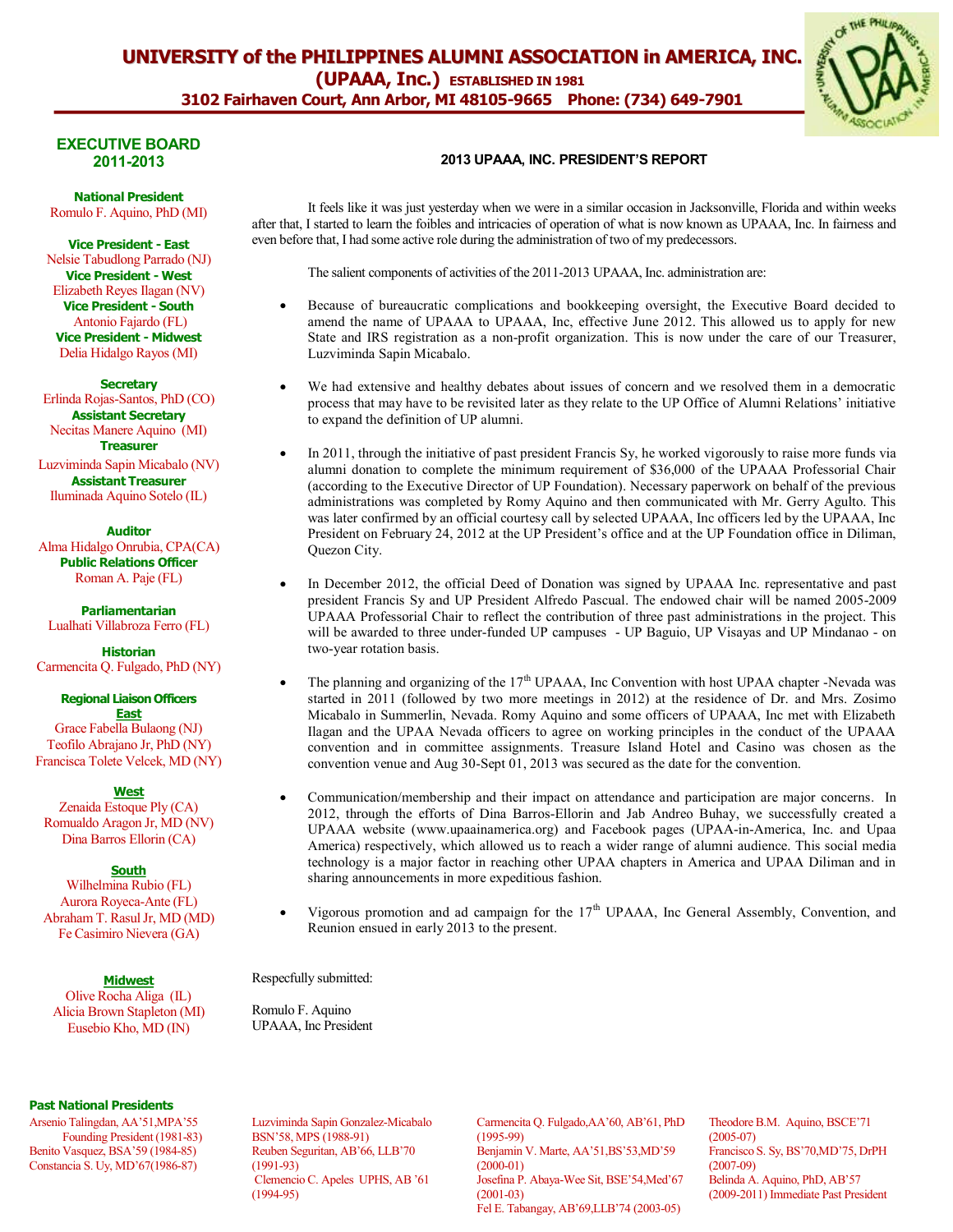## The Secretary's Report by Dr. Erlinda Rojas Santos

The University of the Philippines Alumni Association in America, Inc. under the able leadership of its President Romulo F. Aguino, and the UPAA-Nevada Chapter under the presidency of Elizabeth Reyes Ilagan, pushed to a smashing success the 17th UPAAA General Assembly, Convention and Reunion, held at the Treasure Island Hotel and Casino, Las Vegas, Nevada on August 30 to September 31, 2013.

The UPAAA event is held every two years at any of the major cities in America so past conventions were already done in the following venues: Atlantic City, Chicago, Las Vegas, Houston, San Diego, San Francisco, Washington DC, and Jacksonville. This 2013 Convention was held in Las Vegas for a second time, co-sponsored and hosted by UPAA-Nevada. The prime movers were Dr. Romulo Aquino as UPAAA-President and Convention Chair, Luzviminda Sapin Micabalo as Co-Chair and Treasurer, Elizabeth Reyes Ilagan as president of the host chapter and Dr. Erlinda Rojas Santos as National Secretary and Chairperson for both Committees on Jubilarians and on Evaluation--dubbed "The Committee of Four" in the Convention Journal.

Carrying the theme "Making U.P. A Great World-Class University" and with an eye-catching Convention Logo featuring UP's iconic Oblation and the UPAAA and UP logos deftly designed, the invitation to alumni, their families and friends to join in the 3-day event was sent through the various media of communication - Save the Date postcards, emails, radio broadcasts, letters, phone calls, newspaper articles, its new UPAAA Facebook page at www.upaa-in-america.inc. and its website at www.upaainamerica.org

In response, alumni from all over the USA including a few from the Philippines and Europe converged for the activities that started with the registration onsite headed by Minerva Ramos Wimperis when each registrant was given a special Convention Eco-bag with the material inserts of a hanging ID badge, meal tickets, Souvenir Journal. hotel map, and Las Vegas/Nevada tourist brochures, etc.

A Welcome-Reception for the Speakers and Awardees was held on the first afternoon, chaired by Necitas Manere-Aquino where Award Committee Chair Dr. Francisco Sy introduced the twelve 2013 **UPAAA Awardees, to wit:** 

Alfredo F. Galvez, PhD - Distinguished Alumnus in Molecular Biology Almira Astudillo Gilles, PhD -Distinguished Alumna in Literature Maria Elisa "Boots" Anson Roa -Distinguished Alumna in Culture and Arts Marilyn Aldeguer Resurreccion, MD -Distinguished Alumna in Anesthesiology Erlinda Rojas Santos, PhD -Distinguished Alumna for Community Leadership Luis Ma. Ragaza Calingo, PhD - Distinguished Alumnus in Education and International Development Milagros P. Reyes, MD - Distinguished Alumna in Infectious Disease Research Rigoberto C. Advincula, PhD - Distinguished Alumnus in Chemical Science Xenia Tiglao Tigno, PhD -Distinguished Alumna in Health Science Administration Emmanuel C. Besa, MD-Distinguished Alumnus in Medical Oncology Heidi Laxamana Weiss, PhD -Distinguished Alumna in Biostatistics and Cancer Research Laurel G. Yap, MD -Distinguished Alumnus in Health Care Leadership

The Fellowship Night, brightened with the Mardi Gras Theme, was aplomb with bling and colors, with a program emceed by Luz Sapin Micabalo and Nelsie T. Parrado, starting with the Invocation by Rev. Dr. Federico Agnir. Musical numbers were presented by alumni groups: The Delta Lambda Sigma Sorority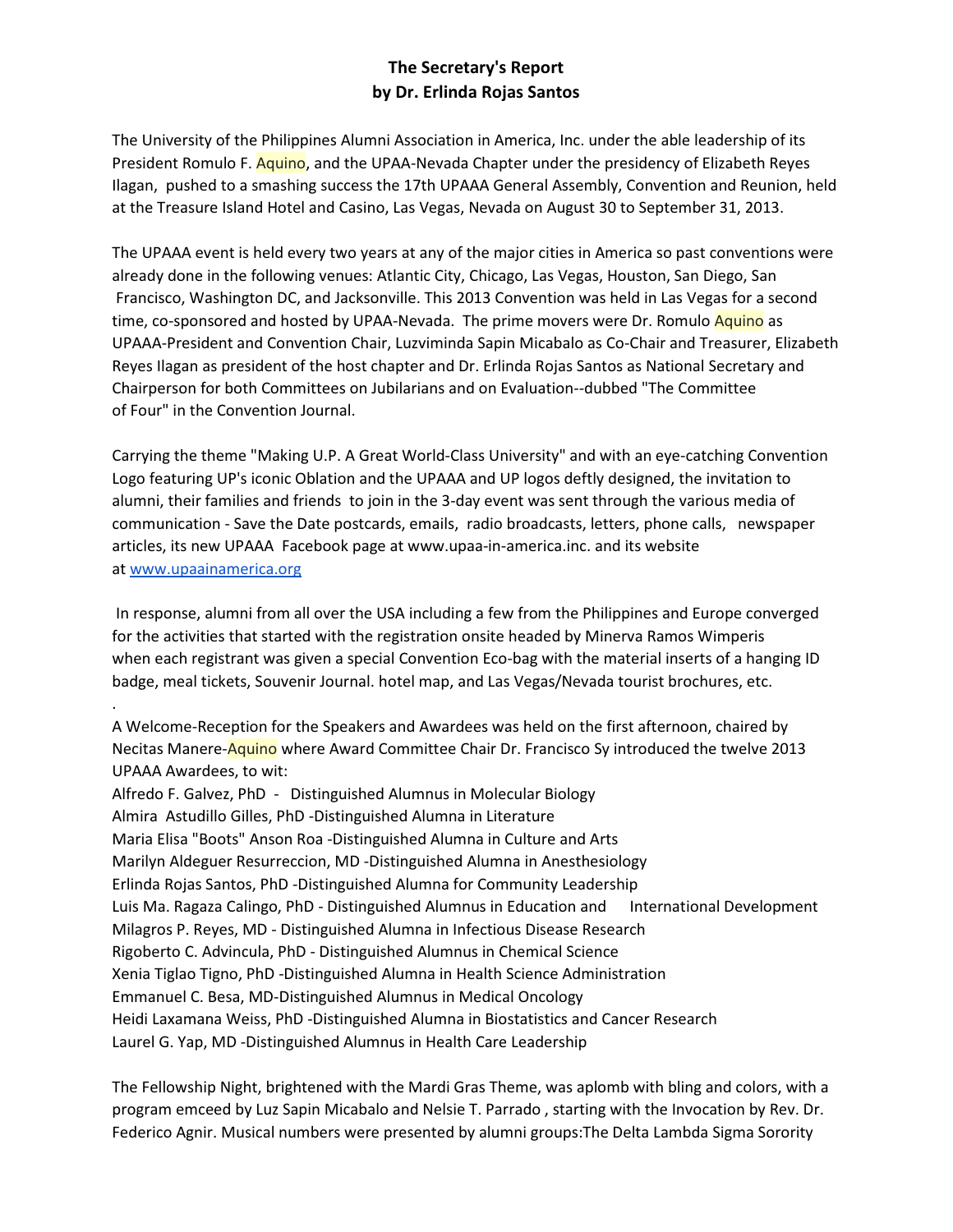with soloist Ruby Leah Ordinario Agnir, the Pharmacy alumni"Pharmasonics" of Dr. Erlinda Rojas Santos, the UPAA San Diego native instrumentalists conducted by Dr. Francisca Caccam. The UPAAA contribution was a piano medley by Secretary Erlinda Rojas Santos. who also did the accompaniment on the grand piano for the other numbers, giving due credit to the donors for the piano rental to Lally Ferro and Dr. Vidal Borromeo.. Other entertaining numbers were the songs of The Frank Sinatra of the Philippines Art Mendoza, Larry Henares and Victoria Tambunting, Joe Santos, and the dance number of Richard and Leonarda Santos and a lively talk of Brig. Gen. Estrella Villamor "Monet" Ong.. The strong bond of UP campus groups was so exhilarating when brought together onstage in reunion as: UP Prep, UP Elementary, UP Integrated, UP High, Business Administration, UP Pharmacy, Delta Lambda Sigma Sorority, Alphi Phi Beta Fraternity, UPSCA, UPCYM and other college circles. The following marched in the Parade of UPAAA presidents : Dr. Carmencita Quesada Fulgado, Luzviminda Sapin Micabalo, Dr. Francisco S. Sy, Theodore Aquino, and incumbent Dr. Romulo Aquino (with the unfortunate absence of other past presidents).

Dr. Romulo Aquino presented the UPAAA Inc. Presidential Recognition/ Appreciation Certificates to the following recipients:

For the Certificate of Presidential Recognition "in grateful recognition of your outstanding service to UPAAA Inc. above and beyond the call of duty" :

Luzviminda Sapin Micabalo, Elizabeth Reyes Ilagan, Erlinda Rojas Santos, Isidro Dela Cruz, Benita Barros Murrell, Dina Barros Ellorin, Jab Andreo Buhay, Gil Silvester "Cholo" Paz, and Marcos Phillip Vega.

For the Certificate of Appreciation " in grateful recognition of your outstanding performance and valuable contribution to UPAAA Inc.": Elizabeth Ordinario Weil, Roy Coloma, Edward Granadocin, Brig. Gen. Estrella Villamor (Monet) Ong, Art Mendoza, Dr. Dan Soriano and the Amorsolo String Quartet.

The announcement of the Silent Auction and Raffle winners was done by Ester Reyes. Community Singing of "Push On UP" was led by UPAA VP-Midwest Delia Hidalgo Rayos followed by the Closing Remarks of UPAANevada First President Will Vicuna . The evening was alive with dancing on to the wee hours of the night with lively music provided by DJ Eric Colina..

The General Assembly, welcomed by Convention co-Chair Luz Micabalo, covered a Keynote Speech, a Symposium and a Luncheon Speech. The speakers, introduced by Committee Chairman Dr. Belinda Aguino, touched on a vast array of interesting topics that elicited a barrage of questions after each talk given by: Keynote Speaker Dr. Luis Ma. Ragaza Calingo- President, Woodbury University on Transforming U.P.Into a World-Class University: What Can Alumni Do?"

Dr. Rigoberto C. Advincula -Professor of Macromolecular Science and Engineering, Case Western Reserve University on "Engineering for Ingenuity", Dr. Almira Astudillo Gilles- Writer, Environmental Advocate, on "The Filipino Diaspora and Trans-nationalism: Home is Where the Heart Is", Luncheon Speaker Ms. Ma.Elisa "Boots" Anson-Roa - actress, host, columnist, on "The UP Alumnus and Social Media - Pang-Twitter ba o Pang-FB?"

The Business Meeting was presided by Pres. Romulo Aquino who passed on the important matter of the Nomination and Election of the UPAAA officers for the 2013 -2015 term to Committee Chair Rev. Dr. Federico Agnir. With the manner of votation agreed upon by the body of delegates, a new set of officers for UPAAA, Inc. 2013-2015 was elected and were inducted to office by Keynote Speaker Dr. Luis. Ma. Calingo at the Gala Night. The elected and appointed officers are:: President- Dr. Juanita Santos-Nacu (CA)

Vice President-West - Dr. Erlinda Rojas-Santos (CO)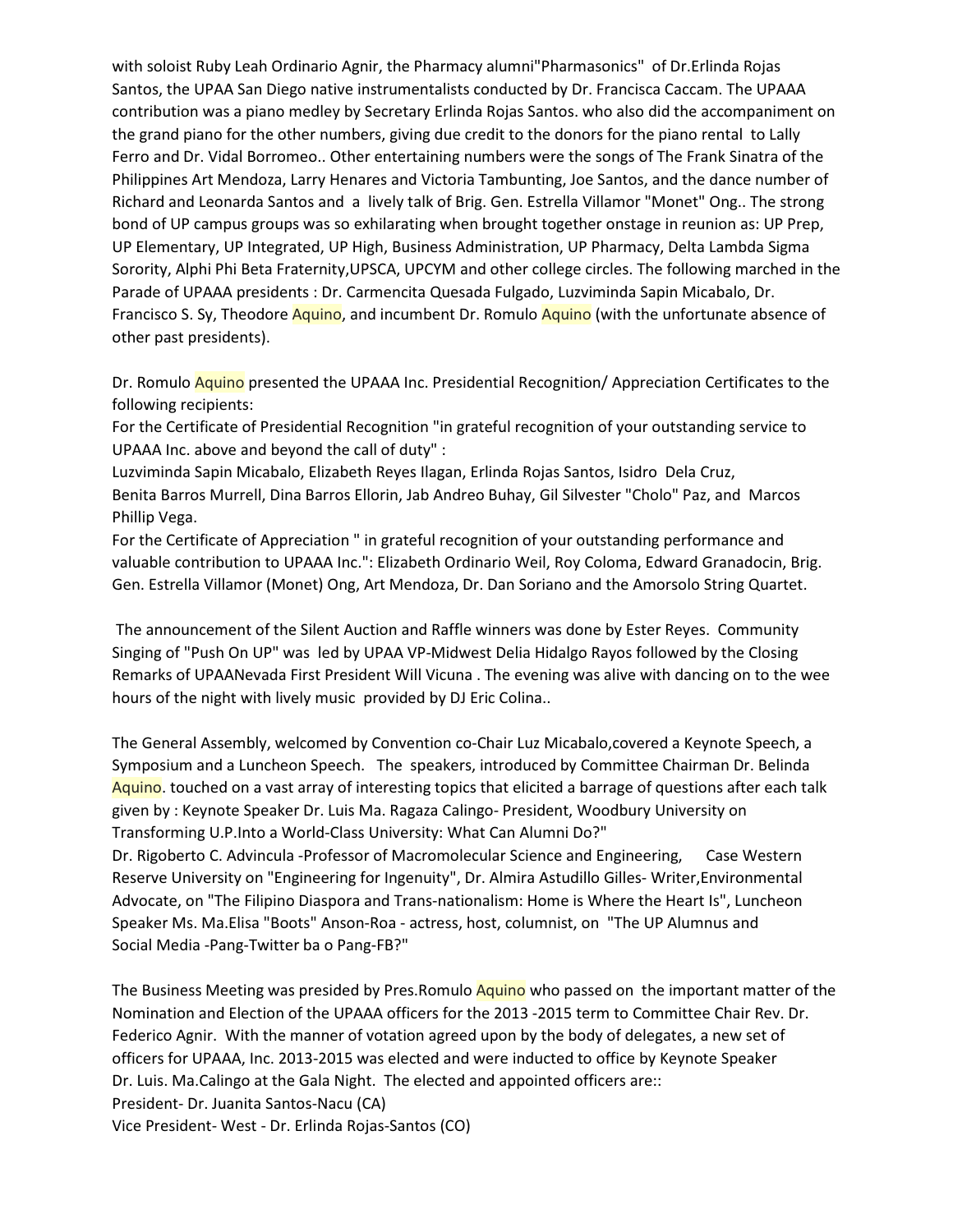Vice President-Midwest - Dr. Rigoberto Advincula (IL) Vice President-South - Ruby Leah Ordinario-Agnir (FL) Vice President-East - Ma. Consuelo Almonte (NY) Secretary - Dr. Almira Astudillo Gilles (IL) Asst. Secretary - Connie Oliveros (CA) Treasurer - Cristina Colmenar (CA) Asst. Treasurer - Minerva Ramos Wimperis (NV) Auditor-Letty Quizon (CA) PRO - Dina Barros - Ellorin (CA) Liaison - West: Elected-Elizabeth Reyes Ilagan (NV), Appointed-Joe Santos(NV) and Alma Hidalgo Onrubia (CA) Liaison-Midwest: Elected - Delia Hidalgo Rayos (MI) Liaison-South: Rev.Dr. Federico Agnir (FL) Liaison-East: Elected - Nelsie Tabudlong Parrado (NJ) and Appointed - Leonarda Santos (NJ) Historian- Luzviminda Sapin Micabalo (NV), Parliamentarian - Dr. Juanita Francisco Caccam (CA)

The Gala Night was a blast of Fabulous Vegas starting with a photo-op featuring Elvis and a Vegas Showgirl in a pose with each delegate/jubilarian, through the photography services of UPAAN Jab Buhay. With Emcees Luz Micabalo and Sid Dela Cruz, theprogram opened with the singing of the Star Spangled Banner led by Elizabeth Ordinario Weil and the Pambansang Awit led by Ed Granadocin with Dr. Erlinda Rojas Santos as piano accompanist, followed with the Invocation by Rev.Dr. Federico Agnir. The Parade of Jubilarians was headed by Elvis singing "Viva Las Vegas" with a Vegas Showgirl on his side. By seniority, the Jubilarians marched into the hall with their respective banners heralding each jubilee category starting with the Diamond Jubilarian and down to the Crystal Jubilarian. Onstage, each was called by the emcee to center front to be handed a Certificate of Recognition as Jubilarian by Committee Chair Dr. Erlinda Rojas Santos, with a handshake. The Oath of Loyalty to UP was recited in unison by all Jubilarians (and other alumni on the floor), led by Chairman Erlinda Santos while each held a lighted LED lamp and together sang the UP Hymn "UP Beloved/UP Naming Mahal"after.

The UPAAA Inc.salutes the Jubilarians of 2013:

DIAMOND - 1953 and beyond (60 YEARS AND OVER) Aurora Soriano Cudal, BS Education - CA

EMERALD (55 YEARS) Ruby Leah Orinario Agnir, BA English (FL) Federico Agnir, BA History (FL) Emerlinda Barzaga Arcelo, BS Pharmacy (CA) Rosalinda Dela Rosa Bernal, BS Pharmacy (CA) Grace Fabella Bulaong, BS Library Science (NJ) Emmelina Serrano Ceguerra, BS Business Administration (FL) Divinia Santiago Conde, BA Social Work (NV) Emma Nalupta Dichoso, BS Botany (OH) Graciano Dichoso, BS Zoology (OH) Nancy Clemente Garcia, BS Pharmacy (OH) Luzviminda Sapin Micabalo, BS Nursing (NV) Virginia Inez Nasol, BS Pharmacy (MI) Josefa Palacios, BS Pharmacy (CA)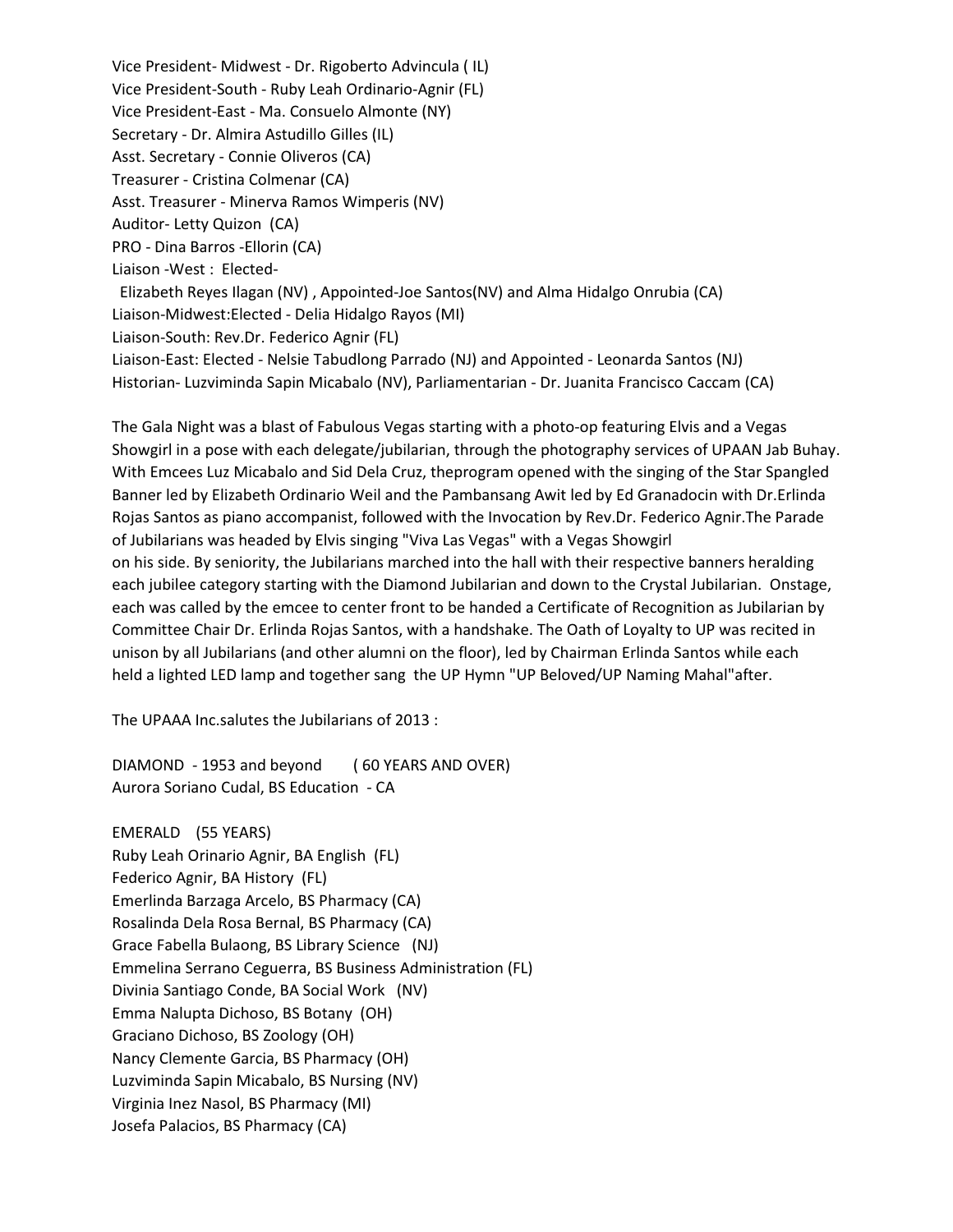Rufino Goseco Roque, BS Agriculture (CA) Erlinda Rojas Santos, BS Pharmacy (CO) Jade Lin Simonson, BS Mathematics (CA) Iluminada Aquino Sotelo, BS Business Administration (IL) Alicia Brown Stapleton, Bachelor of Science (MI)

### GOLD (50 YEARS)

Lily Vinluan Casillan, BS Business Administration (KS) Benjamin Mandac Eugenio, BS Chemical Engineering (CA) Edith Collado Galvan, BS Education (CA) Josephine Fabella Miller, BS Education (NV) Ernesto Resurreccion, Doctor of Medicine (NY) Marilyn Aldeguer Resurreccion, Doctor of Medicine, (NY) Ma. Elisa Anson Roa, BS Communications (NV) Nerita Estampador Ulep, Doctor of Medicine (MD)

#### SAPPHIRE (45 YEARS)

Ingrid Tawatao Cabrera, BS Business Administration (NV) Isidro Dela Cruz, BS Business Administration (NV) Dina Barros Ellorin, BS Food Technology (CA) Rodrigo Farrales, Doctor of Medicine (NV) Elouisa Farrales, Doctor of Medicine (NV) Juanita Santos Nacu, BS Nursing (CA) Nelsie Tabudlong Parrado, BS Hygiene (NJ) Minerva Ramos Wimperis, BS Education (NV)

RUBY (40 YEARS)

Cecilia Bautista Fabella, Doctor of Medicine (NV) Gil Silvestre Paz, BS Electrical Engineering (NV) Jose V. Tinio, AB Economics (NV)

CORAL (35 YEARS) Virginia V. Alipio, BS Mathematics (NV) Romualdo Aragon, Jr. BS Biology (NV) Luis Ma. Ragaza Calingo, MS Urban and Regional Planning (CA) Maria Christina Torres Colmenar, BS Statistics (CA) Laurel G. Yap, Doctor of Medicine (MD)

PEARL (30 YEARS) Victoria Aureus Eugenio, MS Community Architecture (CA) Elizabeth Reyes Ilagan, BS Physical Therapy (NV)

SILVER (25 YEARS) Marcos Phillip Mabesa Vega, BS Development Communications

CRYSTAL (15 YEARS) Fe Tengco Labayen, Doctor of Psychology -Anthropology (NV) Xenia Tigno, MS Epidemiology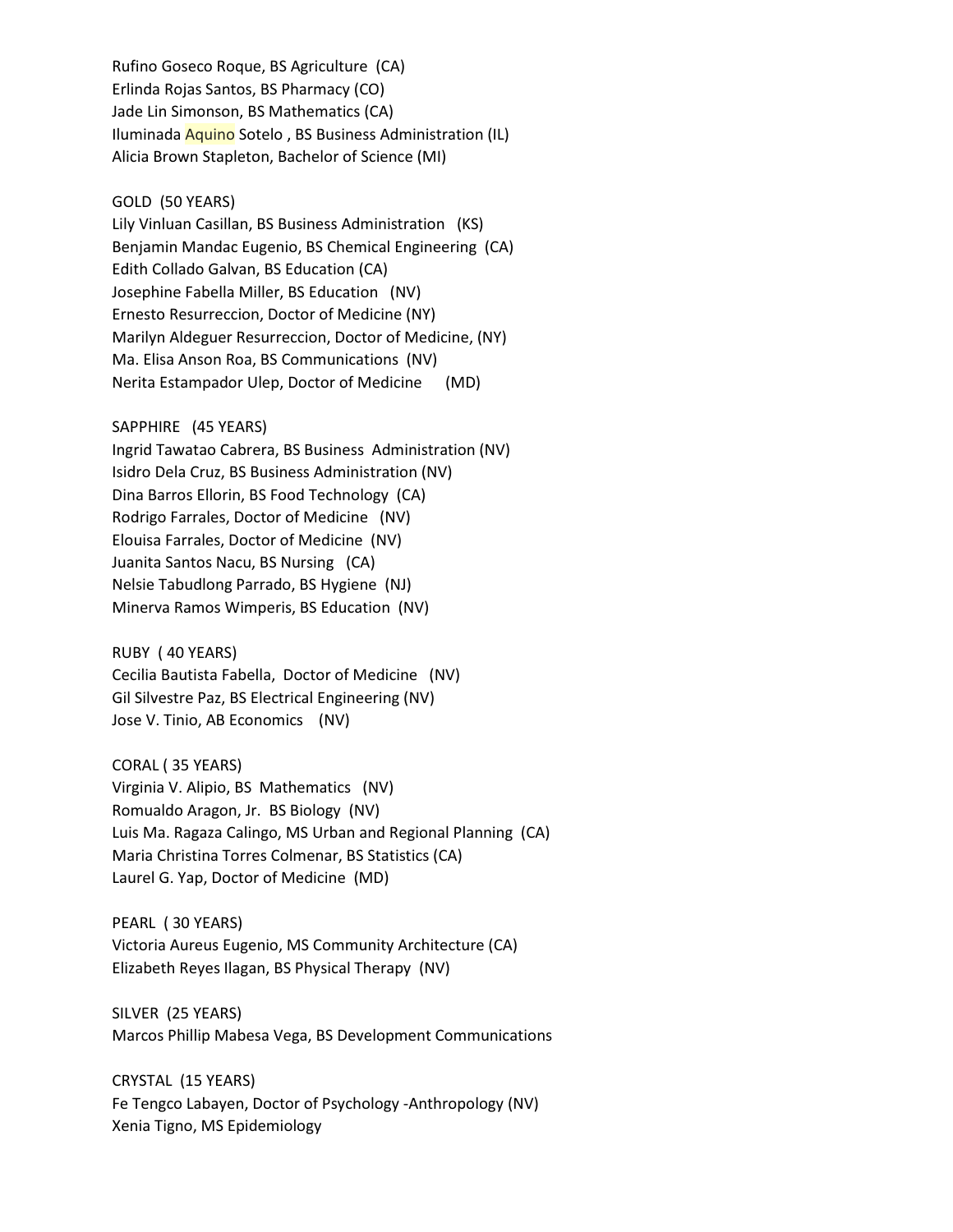President Romulo Aquino gave his Presidential Address and the FUPFA Vice Chair Polly Cortez delivered the Message of UP President Alfredo Pascual who could not be present at the Convention at Las Vegas. Dr. Juanita Santos Nacu delivered her Inaugural Address as newly inducted President for UPAAA Inc 2013-2015, giving the vision and mission of her administration and exhorting the alumni to be active and participative. The dancing was a big contribution to the merriment and socialization of alumni in a grand reunion that lasted to midnight.

The last-day activity of the UPAAA convention was the Breakfast Meeting which served as a Closing Transition Meeting of the old set of officers and the new set of officers. The report on the results of the Evaluation of the 3-day event was done by Committee Chair Erlinda Rojas Santos where the delegates gave the convention an overall rating of Excellent. Different aspects that were highly rated were the Fellowship Night, the Conference Rooms and Vendor Booths including the hotel accommodations and services. the Souvenir Journal, and the Gala Night, All the speakers : Keynote, Symposium and Luncheon, were duly ranked Excellent to Very Good, considering the extent that the topics and discussions were relevant and consistent with the stated program goals. For the information on the convention, the benefits of the social media communications (UPAAA website, UPAAA Facebook, online emailing, letters, postcards and snail mail, phone services and news periodicals) were assessed, showing that some alumni still do not avail of the newer social media. The suggestions and comments were collated to reveal that many agree on an annual UPAAA membership fee with one suggesting that it be included with the Convention registration fee. giving varying amounts.. San Diego was chosen as the next convention venue in 2015 and some gave the basis for their choice on the attractions in SD, its favorable weather, and the high density of UP alumni in the West. although this was an interesting comment "A great city but expensive"..There were at least two who suggested a cruise for a reunion. There was one who wanted the convention to be moved to October so that it does not conflict with the opening of classes in September. Several themes were offered for the coming conventions (How Alumni Can Give Back to UP, Re-examining the UPAAA Organizationally and Institutionally, Health and Wellness of Filipinos, Better Investments for Seniors. etc.). There were many good suggestions for the improvement of the convention by way of certain activities and involvement of more, while cutting on some of the numbers in the program for the evenings. There is also the advice to leverage technology to increase participation and employ e-group for more communication among officers.

The agenda for the meeting proper was prepared by the new president emphasizing her vision and mission. A 5-minute interaction between the old and the new counterpart officer was done, after the introduction of each attendee in the room. President Aquino cited his President's Report printed in the Souvenir Journal and this was followed by answering queries fielded from the body, explaining some of the actions taken during his administration. As his secretary, Erlinda Santos added details on her own duties and involvement in many UPAA and UPAAA events, both in USA and in the Philippines. The new secretary, Dr. Almira Gilles took the minutes of the meeting which would be reviewed by Pres. Nacu before it is disseminated to the board members. A September 15 deadline was set for the submission of a resume by each officer to the new president. The meeting adjourned on a congenial understanding and cooperation of the two administrations and the commitment of all officers to their sworn duties.

Respectfully prepared and submitted by:

Dr. Erlinda Rojas Santos UPAAA Inc. National Secretary 2011-2013